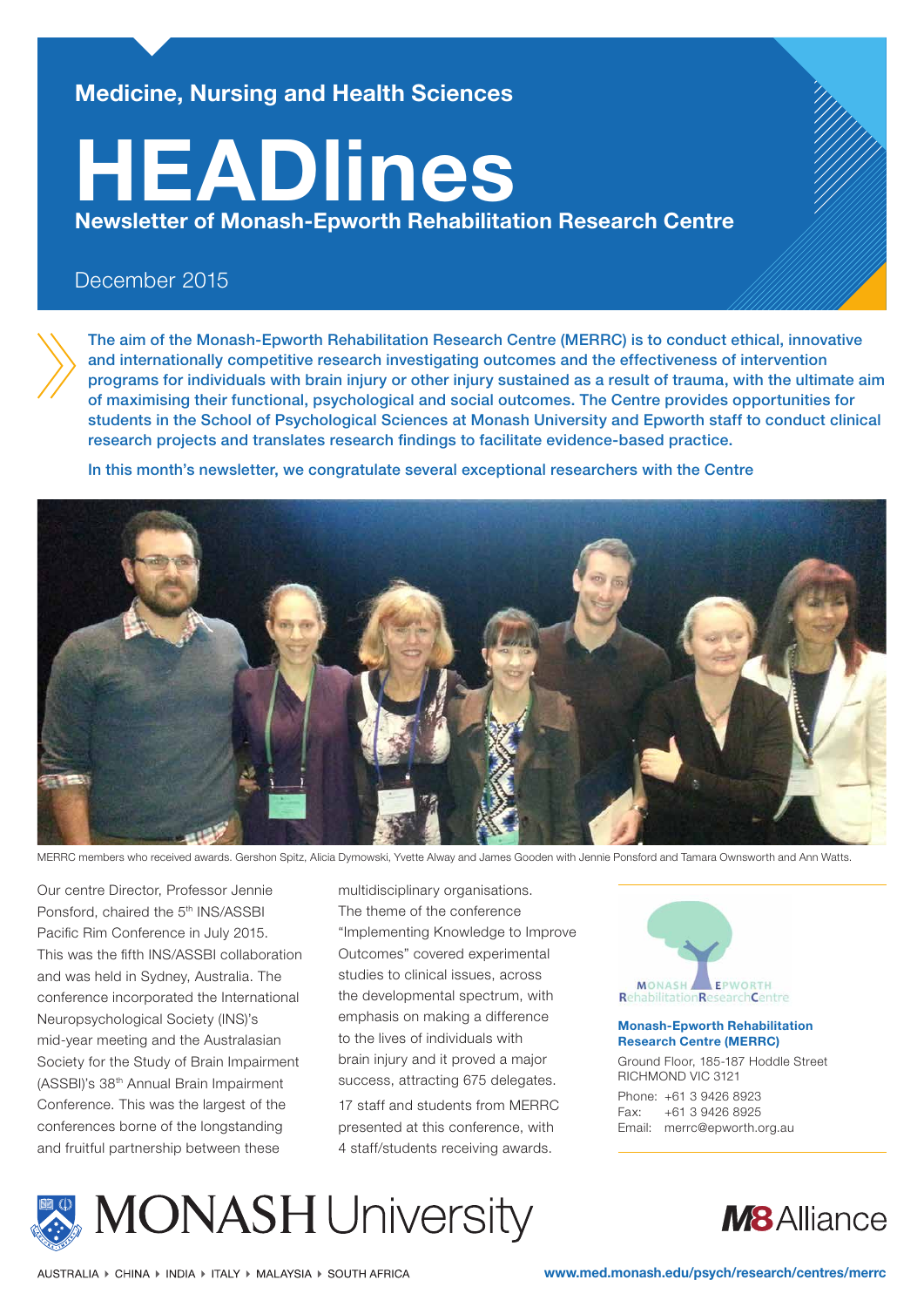# **Brain imaging and impaired memory in traumatic brain injury (TBI)**

**DR GERSHON SPITZ** PhD coordinates a theme of research that uses magnetic resonance imaging (MRI) to examine changes to cognition and behaviour following traumatic brain injury (TBI). Dr Spitz was awarded a research grant from the Brain Foundation in 2014 in the category of Neutrotrauma, as CI-A to identify the brain regions and networks implicated in impaired memory in patients with TBI. Dr Spitz was awarded the Phillip M Rennick award for best postgraduate research and the Nelson Butters award for best postdoctoral research by the International Neuropsychological Society at the 5th INS/ASSBI Pacific Rim Conference in Sydney in July 2015. He has also previously been awarded a grant from the Brain Foundation, funded by the Peter Winder Hill Estate and the Bruce Wall Trust.

Dr Spitz has been with MERRC since completing his honours in 2009, followed by his PhD in 2013. He currently works full time as a Research Fellow, working also on the Longitudinal Head Injury Outcomes study, coordinating data analysis production of research outputs in collaboration with the Transport Accident Commission (TAC) and the Institute for Safety, Compensation and Recovery Research (ISCRR). He cosupervises various honours and doctoral projects, and provides mentoring to students in regards to statistical analysis



Gershon Spitz with some MERRC staff celebrating his NHMRC fellowship success.



Gershon Spitz receiving his Brain Foundation grant

and research design. He currently has 21 peer-reviewed publications in leading rehabilitation and neurotrauma journals regarding traumatic brain injury and cognitive performance, functional outcome, costs of care, lesion detection, and posttraumatic amnesia, among others.

Dr Spitz was recently awarded an NHMRC early-career researcher fellowship to examine novel approaches to remediate impaired cognition following acquired brain injury. He will undertake his NHMRC fellowship at the Oxford Centre for Functional MRI of the Brain (FMRIB), University of Oxford.

# **Psychiatric disorders following TBI**

**MS YVETTE ALWAY** BPsych (Hons), DPsych (Clinical Psychology) candidate (thesis submitted November 2015), currently working on the psychiatric study funded by ISCRR, which forms the focus of her doctoral thesis, to be submitted in November, 2015. This includes a series of studies, which aim to identify the nature of psychiatric problems following TBI and how individual and family factors might influence risk for psychiatric problems following injury. To date Yvette's research has demonstrated that anxiety and depression are commonly experienced during the first few years post-injury, with individuals with a history of these problems prior to injury being more likely to have continuing problems postinjury. Another notable finding has been that individuals may develop post-traumatic stress symptoms following TBI, regardless of whether or not they can recall the accident resulting in the injury. Yvette has presented

her research at the 37<sup>th</sup> Annual Brain Impairment conference in Fremantle in 2014, where she was awarded the Luria Award for the best oral presentation by a doctoral student. More recently she was awarded the Student Liaison Committee Research Award for best research submission by a student at the 5<sup>th</sup> INS/ASSBI Pacific Rim Conference, Sydney, 1-4 July, 2015.

Yvette has been a Research

Assistant and student at MERRC since 2010. During this time Yvette has completed her honours research and coordinated our NHMRC-funded project investigating motivational interviewing with cognitivebehaviour therapy for anxiety and



Yvette Alway receiving her Award in Sydney

depression post-TBI. The results of this randomized controlled trial are currently in the submission process, which show promising results regarding cognitive behaviour therapy for the treatment of anxiety and depression after a TBI.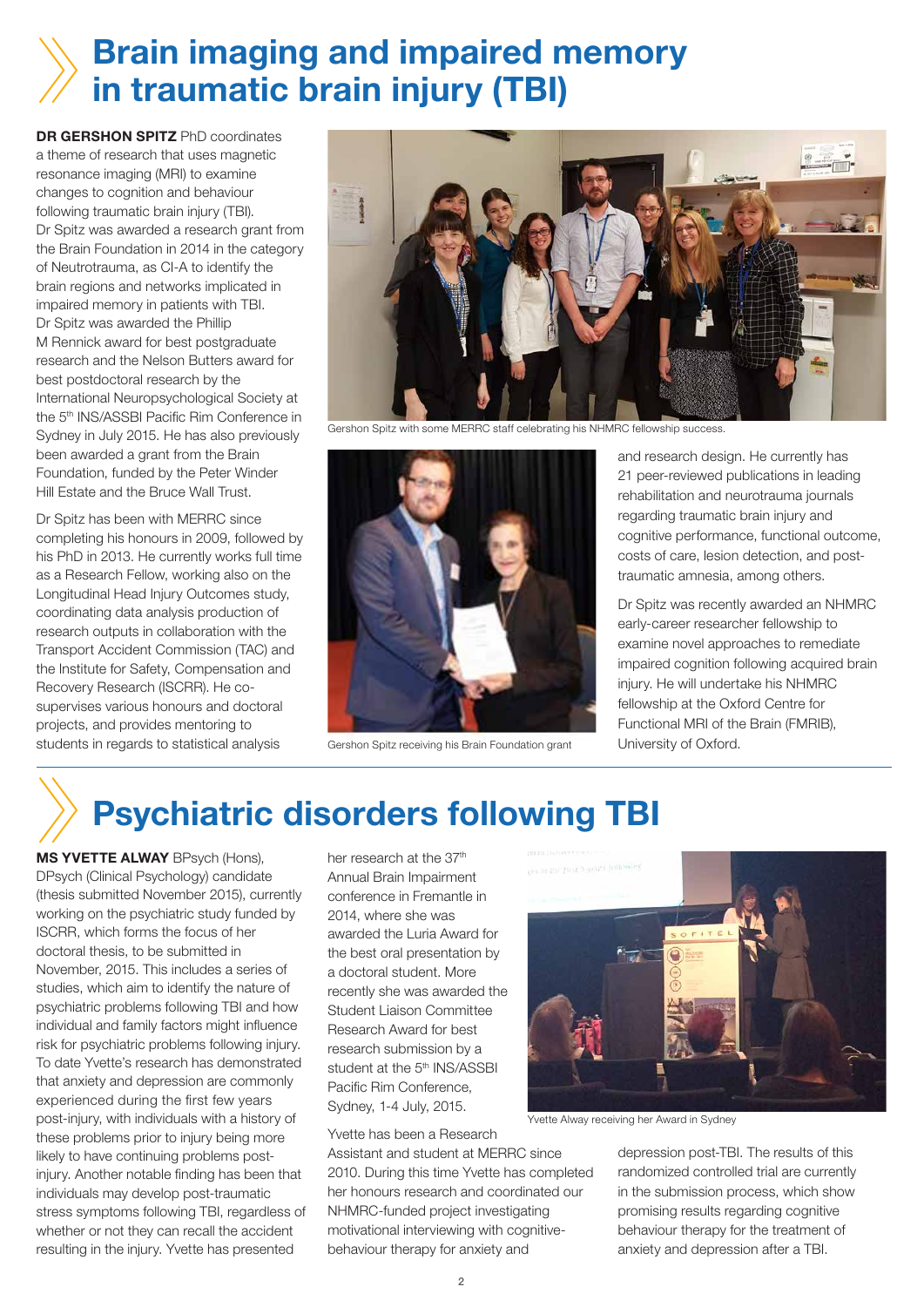## **Readiness for driving following traumatic brain injury (TBI)**

For the 22,000 mainly young Australians who sustain TBI annually, successful return to driving is a priority rehabilitation goal and a leading predictor of future employment and quality of life. Thus, there are major personal, social and economic incentives to facilitate return to driving. **DR JAMES GOODEN** BBNSc (Hons), DPsych (Clinical Neuropsychology), works on a study investigating assessing readiness for driving following TBI. In collaboration with the Monash University Accident Research Centre, University of Ottawa (Ontario) and Lakehead University (Ontario), this study aimed to investigate the driving abilities and behaviours that are impaired following TBI and the role of self-awareness and self-regulation of driving within this context. As part of this study, Dr Gooden developed and validated a new measure of selfawareness of driving ability for use by clinicians in return to driving assessments. Using this measure he found that individuals with TBI who failed on-road assessment significantly overestimated their on-road driving abilities relative to those who passed and a healthy comparison group. Furthermore, he established that individuals with TBI who made a successful return to driving reported an intention to self-regulate their everyday driving behaviour and later reported having followed through with these intentions three months after their assessment. The next phase of this



James Gooden at the INS Mid-Year Meeting, Jerusalem, 2014.

study is to implement the findings into licensing policy and practice to assist those with TBI to safely return to driving. In his role as a research assistant he is also working with Dr Rene Stolwyk and a team of collaborators on a study that aims to investigate how simulator technology might improve driver rehabilitation outcomes following brain injury.

Dr Gooden has recently completed his Doctorate in Clinical Neuropsychology (July, 2015) and has received several awards for his work including best poster presentation at the 11<sup>th</sup> Conference of the Neuropsychological Rehabilitation Special Interest Group of the World Federation for Neurorehabilitation, Limassol, Cyprus, 2014, and best platform paper presentation at the CCN Victoria Postgraduate Research Symposium, Melbourne, 2014 and at the 20<sup>th</sup> APS CCN Conference, Adelaide, 2014. He was also recently awarded the Student Liaison Committee Research Award for best research submission by a student at the 5<sup>th</sup> INS/ASSBI Pacific Rim Conference, Sydney, 1-4 July, 2015.

## **Alleviating attentional disturbances following TBI**

**DR ALICIA DYMOWSKI** BBNSc(Hons), DPsych (Clinical Neuropsychology), investigated attentional deficits following TBI and identified slowed information processing speed as a core factor contributing to attentional problems after TBI. In an attempt to rehabilitate these difficulties, a randomised controlled trial (RCT) of methylphenidate and a singlecase series examining the effects of individualised strategy training beyond the effects of computerised training were



*Story continues on page 4…* Alicia Dymowski (left) submitting her Doctoral thesis in August 2015, with Natalie Grima.